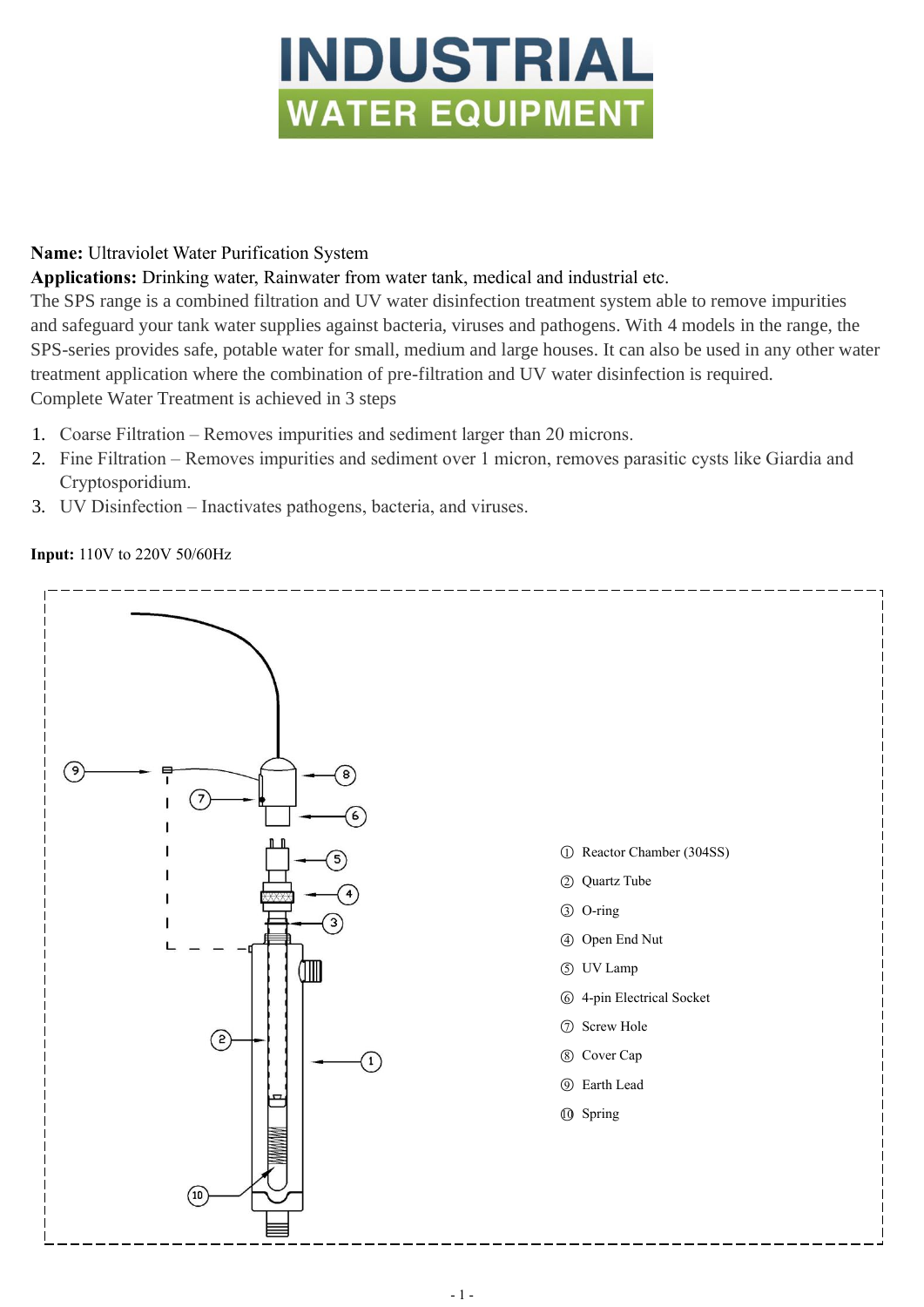#### **System Installation**

**Step 1:** Open system box to make sure all components inside, installation parts list: SS reactor, UV lamp, Quartz sleeve,ballast controller, big blue filter housing, pressure guage, O-ring & Washer.

**Step 2:** Open the black Knob on the side of the frame to open the box



**Step 5:** Remove the bottom nut



**Step 8:** Screw the nuts tightly on the reactor chamber.Firm hard tightness is sufficient.Tools should not used so as to avoid damaging the quartz sleeve



**Step 10:** Install the earth wire



**Step 3:** use screw to open the plastic cap



**Step 6:** Insert the Quartz Tube into the Reactor Chamber.



through end nut

**Step 4:** remove the two nuts



**Step 7:** Hand-screw End Nut on the Reactor Chamber.



**Step 9:** Carefully insert the **Step 10:** Install the cover cap and UV Lamp into the Quartz tube screw the setscrew tighten on nut



**Step 11:** use the plastic handle if you want to change the filter carbon.



 **Step 12:** When all plumbing connections are made, slowly turn on the water supply (install a flow controller if there is a risk of high water flow rate)

 **Step 13:** Allow the water to run a few minutes to clear any air or dust that may be in the reactor